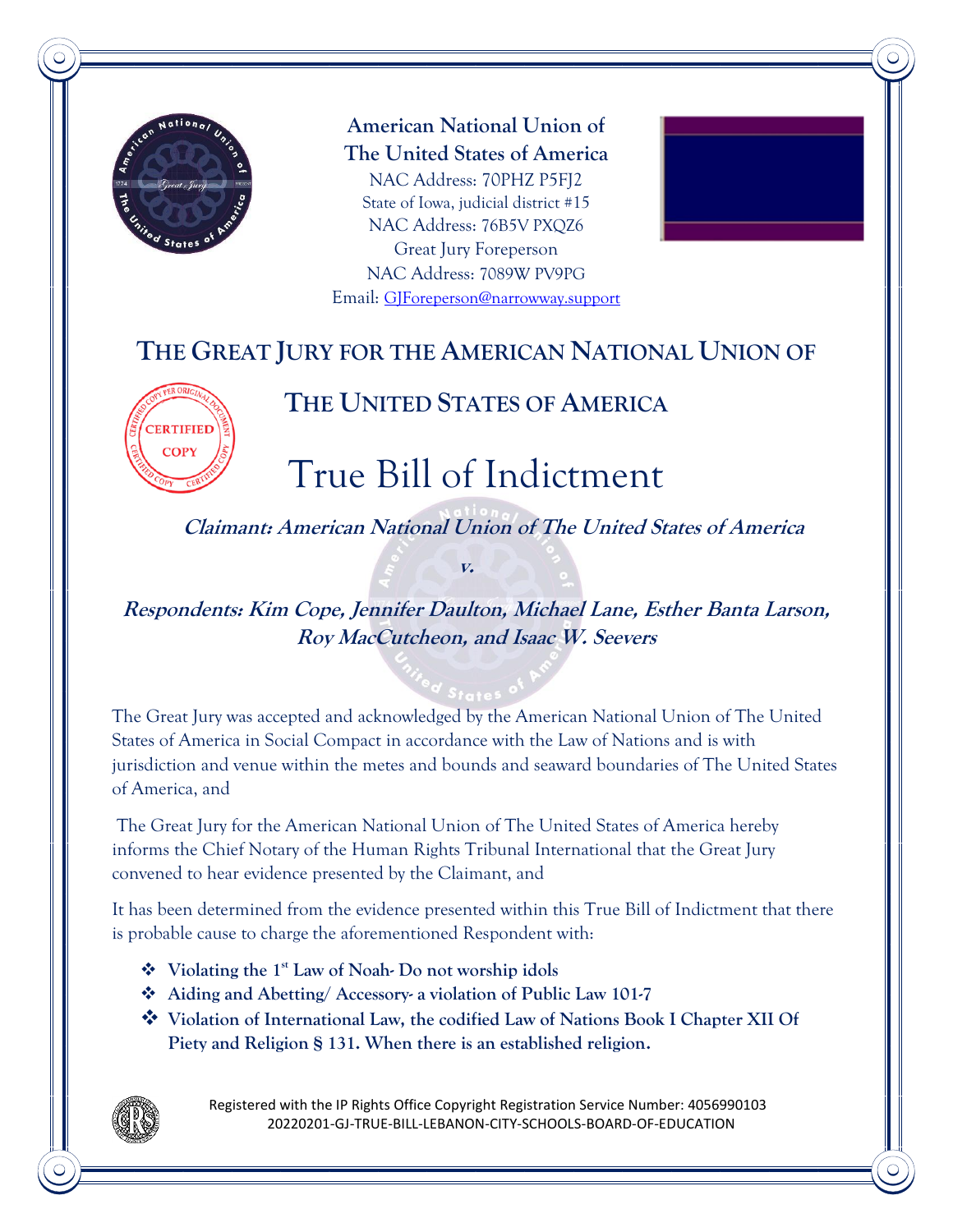❖ **Infiltration of a State- violating all Thirty (30) Articles of Public Laws-101 (Capital Crime)**

### **International Translation**

*A Classification of Public Laws-101 Published in the Legal Notice section of the Continental Free Press News as an International Public Notice can be found here:* [LINK](https://continentalfreepress.com/2020/09/20/the-universal-declaration-of-human-rights-is-hereby-classified-as-public-law-within-the-states-of-the-union-within-the-united-states-of-america/)

The Great Jury agrees that Respondents [LINK,](https://www.lebanonschools.org/departments/Board-of-Education-2/) and [LINK](https://www.lebanonschools.org/departments/superintendents-office-1/superintendent-1/) have **violated the 1st Law of Noah- Do not worship idols** [LINK](https://nationalgreatregistry.country/wp-content/uploads/2021/10/20190502-RHS-THE_SEVEN_ORIGINAL_LAWS_OF_NOAH.pdf) for advocating for the satanic religion. Whereas the School superintendent Isaac W. Seevers said the Good News Club, which is also not affiliated with the district or any school, has met at Donovan Elementary School for years. A (2001) Supreme Court ruling states school facilities must be made available to all groups or no groups. The District and Board of Education's policies allow for community use of its facilities after school [LINK,](https://boingboing.net/2022/01/21/satanic-temple-rents-space-at-ohio-public-school-for-after-school-satan-club-unsurprisingly-angers-some-parents.html) and

Further, The Respondents are advocating for the satanic organization that engage in rituals to conjure up demons through child sacrifice [LINK](https://www.washingtontimes.com/news/2021/mar/6/satanists-sue-for-religious-right-to-ritual-aborti/) and [LINK](https://thesatanictemple.com/pages/texas-lawsuit) and for the production of adrenochrome [LINK](https://en.wikipedia.org/wiki/Adrenochrome) in efforts to prolong materialistic life [LINK](https://www.bbc.co.uk/bbcthree/article/347828f8-6e7f-4a9b-92ab-95f637a9dc2e) and [LINK](https://physoc.onlinelibrary.wiley.com/doi/pdf/10.1113/jphysiol.1949.sp004305) (research of blood and adrenochrome using mice). It is the duty and obligation of the Great Jury for the American National Union of The United States of America to protect innocent children that may be potentially or already subjected to such rituals and practices deemed as inhumane [LINK,](https://trohshow.com/2021/03/04/let-us-pray-for-the-children-the-great-jury-stands-at-the-ready/) wherein Respondents are advocating for the new world order, and

The Great Jury agrees that Respondents have committed **[Aiding and Abetting/ Accessory-](https://criminal.findlaw.com/criminal-charges/aiding-and-abetting-accessory.html) a violation of Public Law 101-7** [LINK](https://boingboing.net/2022/01/21/satanic-temple-rents-space-at-ohio-public-school-for-after-school-satan-club-unsurprisingly-angers-some-parents.html) for advocating for the satanic organization a declared terrorist organization, [LINK,](https://americanheraldnews.com/?p=6716) [LINK,](https://americanheraldnews.com/?p=8519) and [LINK.](https://americanheraldnews.com/?p=8916) Respondents routinely expose innocent children through freedom of religion thereby exposing the children to the satanic indoctrination in opposition to the established religion of The United States of America referenced in Article 3 of the Bilateral Social Compact Agreement [LINK,](https://americanheraldnews.com/?p=4962) and further, evidence of Respondents Aiding and Abetting the satanic organizations through "Safety Plans In Place for After School (Satanic) Club"[LINK,](https://www.lebanonschools.org/district-news/entry/safety-plans-in-place-for-after-school-club-322/) and

The Great Jury agrees that Respondents have **violated International Law, the codified Law of Nations Book I Chapter XII Of Piety and Religion § 131. When there is an established religion.**  [LINK](https://www.lonang.com/wp-content/download/Vattel-LawOfNations.pdf) Wherein Respondents having violated the established public religion within the States of the Union of The United States of America as published within Article 3 of the Bi-Lateral Social Compact Agreement by and between the people for The United States of America. Respondents are participating in the New World Order social compact Articles 1 and 2 as inscribed on the Georgia Guide Stones [LINK,](https://en.wikipedia.org/wiki/Georgia_Guidestones) and violating international Law, the codified Law of Nations Book I Chapter XII Of Piety and Religion § 131. When there is an established religion. [LINK](https://americanheraldnews.com/?p=4962) evidenced herein;

**§ 131. When there is an established religion.**

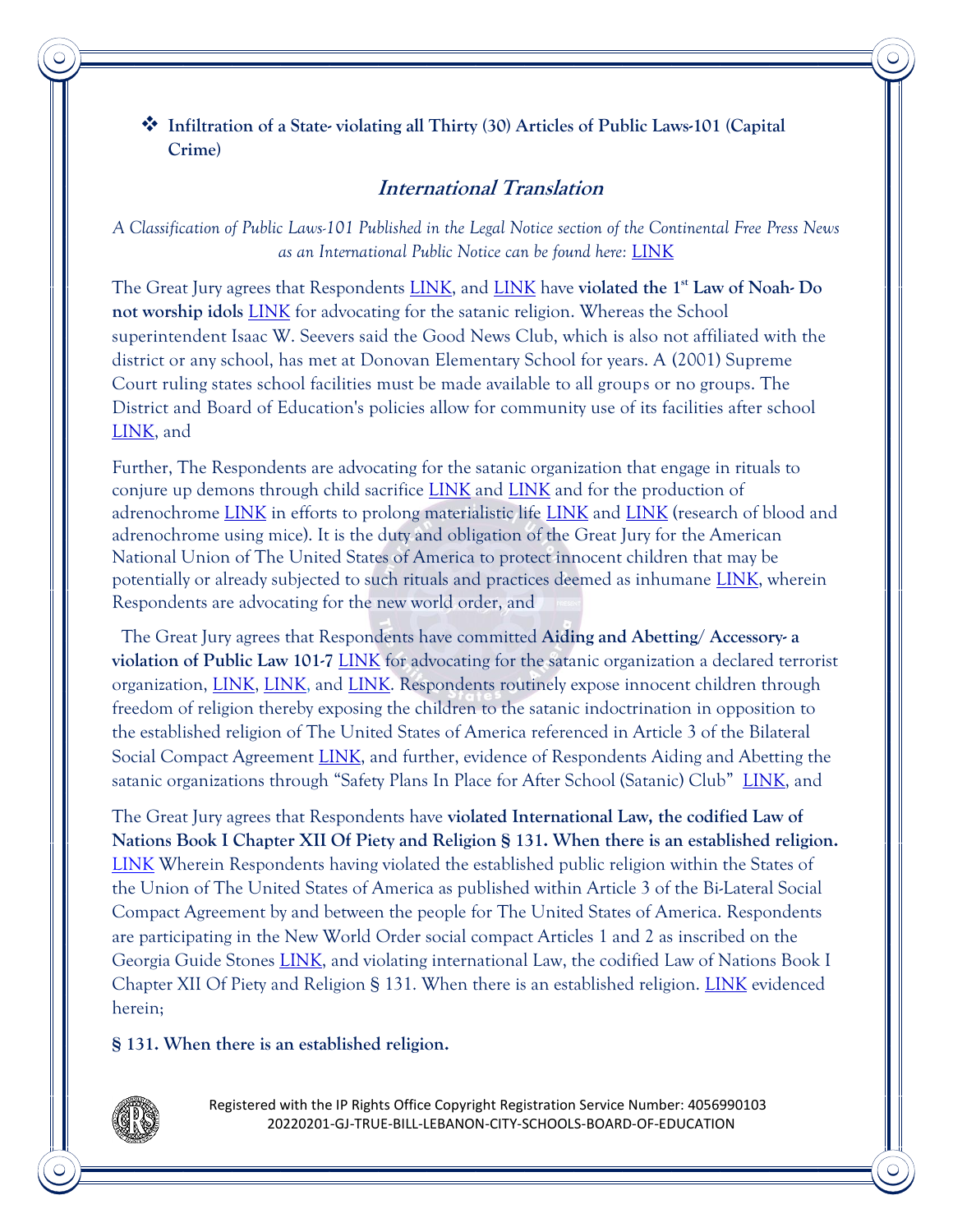When the choice of a religion is already made, and there is one established by law, the nation ought to protect and support that religion, and preserve it as an establishment of the greatest importance, without, however, blindly rejecting the changes that may be proposed to render it more pure and useful: for we ought, in all things, to aim at perfection (§ 21). But as all innovations, in this case, are full or danger, and can seldom be produced without disturbances, they ought not to be attempted upon slight grounds, without necessity, or very important reasons. It solely belongs to the society, the state, the entire nation, to determine the necessity or propriety of those changes; and no private individual has a right to tempt them by his own authority, nor consequently to preach to the people a new doctrine. Let him offer his sentiments to the conductors of the nation, and submit to the orders he receives from them.

But if a new religion spreads, and becomes fixed in the minds of the people, as it commonly happens, independently of the public authority, and without any deliberation in common, it will be then necessary to adopt the mode of reasoning we followed in the preceding section on the case of choosing a religion; to pay attention to the number of those who follow the new opinions — to remember that no earthly power has authority over the consciences of men, — and to unite the maxims of sound policy with those of justice and equity.

Further, Respondents are advocating for the spread of false teachings upon the innocent children by deceiving said children with propaganda that no other-worldly authority exists ultimately corrupting said children to the broad way and eternal ruination out of accordance with Romans 1: 16 to 25 evidenced herein;

16For I am not ashamed of the Good News of Messiah, for it is the power of Elohim for deliverance to everyone who believes, to the YehuÅi first and also to the Greek. 17For in it the righteousness of Elohim is revealed from belief to belief, as it has been written, "But the righteous shall live by belief." 18For the wrath of Elohim is revealed from heaven against all wickedness and unrighteousness of men, who suppress the truth in unrighteousness, 19 because that which is known of Elohim is manifest among them, for Elohim has manifested it to them. 20For since the creation of the world His invisible qualities have been clearly seen, being understood from what has been made, both His everlasting power and Mightiness, for them to be without excuse, 21 because, although they knew Elohim, they did not esteem Him as Elohim, nor gave thanks, but became vain in their reasonings, and their undiscerning heart was darkened. 22Claiming to be wise, they became fools, 23 and changed the esteem of the incorruptible Elohim into the likeness of an image of corruptible man, and of birds and of four-footed beasts and of reptiles. 24Therefore Elohim gave them up to uncleanness in the lust of their hearts, to disrespect their bodies among themselves, 25who changed the truth of Elohim into the falsehood, and worshipped and served what was created rather than the Creator, who is blessed forever. AmÃn.